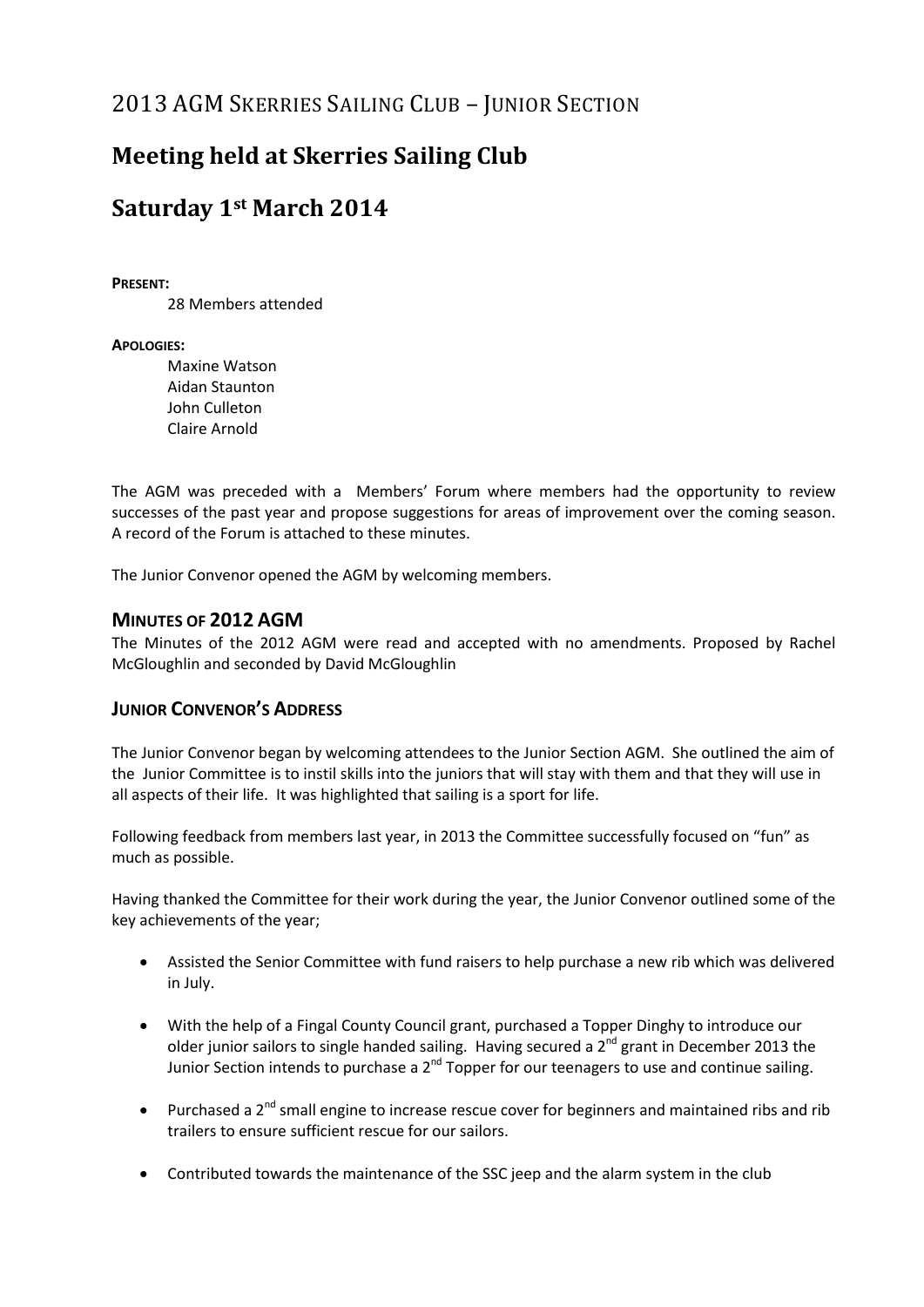Invested in the Omega and Laser 2 to keep them in sailing condition, upgraded equipment on the club Oppies and maintained the club mirror to introduce some of our sailors to double handed sailing.

## **Sailing Activity during 2013**

Last year we had 105 junior members sailing between the various classes and courses.

Spring training commenced in March with 31 sailors for 5 weeks.

In 2013 a Sundry Class was started to encourage Lasers, Mirrors and Toppers to sail. This proved successful as Oppie sailors could see a progression when they outgrew that calss and also the older sailors could continue to sail as part of the Junior Section.

ISA courses had in excess of 64 sailors of all levels taking part and with the glorious summer weather the ISA course ran for a record 7 weeks.

Some of our senior juniors have successfully completed their instructors courses and are now qualified as ISA dinghy instructors. It is great to know that the system is in place to ensure our young sailors will stay with us to seniors.

We finished up the season with Autumn training which was successful and we welcomed some of our new sailors from our ISA courses.

## **2014 Season**

The Junior Convenor then outlined some of the activities planned for 2014.

These included;

- fitness and nutrition talks for all our classes of sailors.
- VHF courses and First Aid courses for our more senior sailors in preparation for their instructors exams.
- We are liaising with the cruising class and are planning one day trips for our juniors who will involve some theory sessions on sea charts and weather to plan a day trip in the cruisers.
- We have already planned more fun days out such as the BBQ to Barnageera Beach and the islands like last year – provisional and weather dependent.
- Senior Juniors i.e. Lasers and Mirrors still have the opportunity to sail with the Seniors on Wednesdays and Sunday but also can sail Thursdays, Saturdays and Sundays with the Junior section as well.

The calendar for the coming season is almost complete with dates set for the annual picnic and Junior Regatta. Taste of Sailing will start in May, and we have a large Optimist event –Ulster Oppies on 15/16 June, ISA course in July and will finish up the season with Autumn training.

Olive went on to thank parents who are rib owners, Sean Davis, Cliff Waddilove, Sylvia Alcock, Camilla & Mick O'Connor for their ongoing support and use of ribs for training and racing. Without this assistance, in some cases, sailing would not have been possible.

She also thanked the sailors, for coming to the club and going out sailing. The older juniors and parents who have coached the sailors and performed all the jobs that are needed to run events.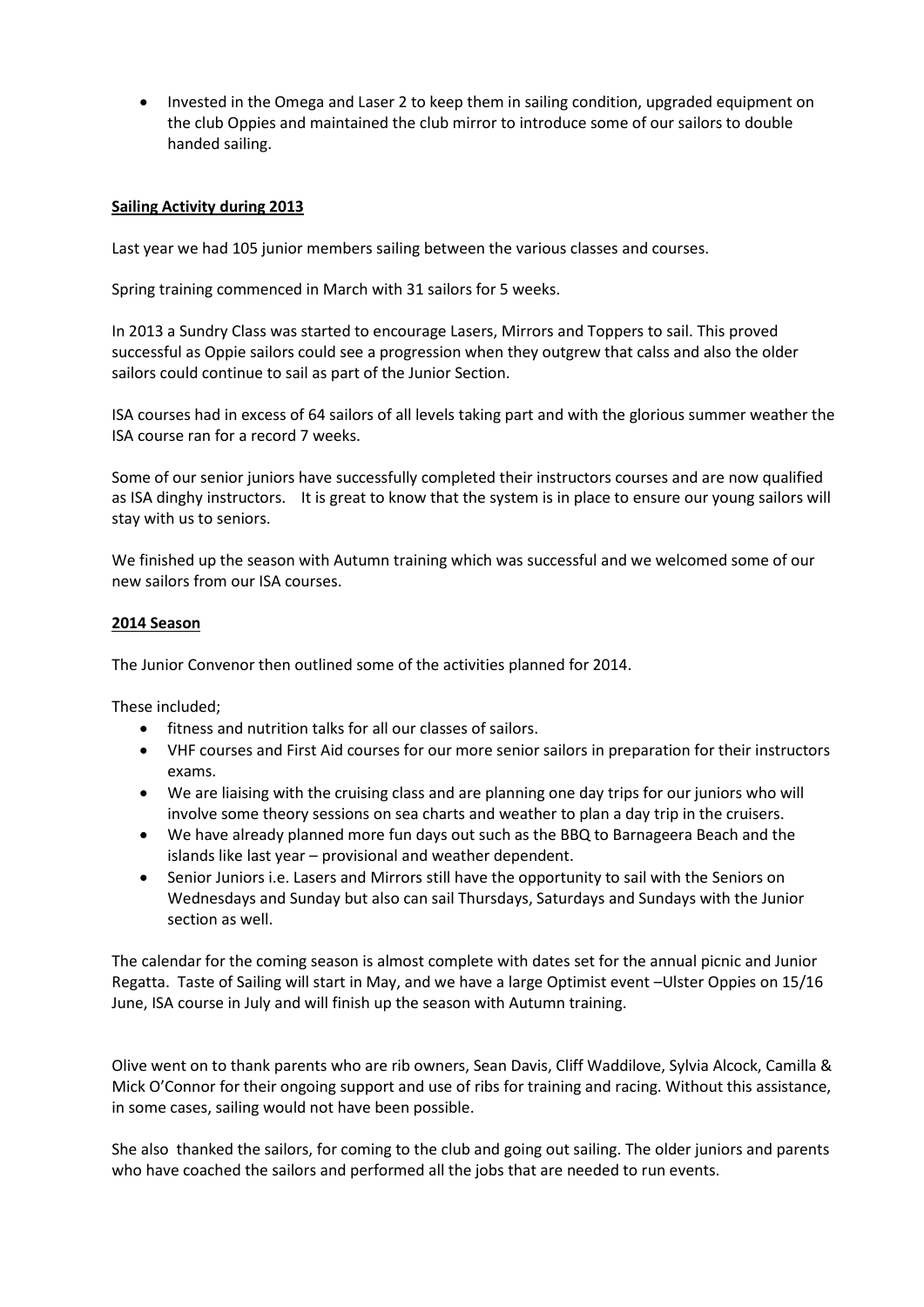Finally, Olive paid tribute to members stepping down from the committee for their commitment to the junior section;

Pascal Fischer, Sailing Secretary

John Culleton who has been responsible for Spring & Autumn training for the past few years Brendan Morgan who has looked after the Taste of Sailing for the past number of years

Olive announced that she would be stepping down as Junior Convenor but will stay on the Committee to look after training, she thanked everyone for their support. She wished Garret Walsh the best of luck in taking on the Junior Convenor role.

Olive closed by saying that we are looking forward to the start of the season and the challenges that lie ahead. She confirmed a commitment to continue to upgrade facilities, teach sailing in a relaxed and fun environment and encourage fun and fair sailing for all while increasing the number of juniors starting a sport they can stay at for the rest of their lives.

## **TREASURER'S ADDRESS**

Garrett Walsh presented a set of accounts for 2013 to the meeting. Copies were circulated to all attendees for their review and comment

He gave report on the main items of expenditure and income for the year outlining key changes from the previous year. Opening his report he indicated that while income was down on the prior period expenditure had dropped by a similar amount so we finished the year broadly in the same position as it started.

Notable items highlighted in the accounts include;

1. Purchase of a Topper to enhance the range of hire boats available to sailors

2. VHF Radios purchased for the Junior Section  $-$  a new system is in place to ensure their safe return after use

3. Each event is now run with its own P+L which means costs (and fuel in particular) are accounted for and recorded on an event by event basis rather than being broken out as a separate item on the accounts. Tighter control, however, had been exercised over fuel use during 2013 resulting in the overall expenditure on fuel declining

Treasurer noted that the lack of a major Regional sailing event in 2013 had impacted the income side as it is generally possible to return a small profit to the Club from such events. It was mentioned that SSC would be hosting the Oppie "Ulsters" later in 2014 and that there were opportunities available for commercial sponsorship. Sponsorship greatly enhances the Club's ability to run such high intensity events at a profit. SSC relies on volunteers a lot more than other clubs who may have paid assistance at large events. Based on competitor feedback, SSC is also regarded as one of the more welcoming clubs

George O'Connor (Enterprise Car Rental) was thanked for his sponsorship of Taste of Sailing which allowed the Club purchase junior Life Jackets

With no objections to the accounts they were accepted by the meeting, proposed by Paul Rogers and seconded by Gavin Callender

# **SAILING SECRETARY'S ADDRESS**

## **Spring Training:**

Last year started with a very well attended Spring Training. The weather conditions were pretty poor and the sea often wild but our junior sailors and their instructors continued to go on the water each weekend. The unpleasant weather meant that the sailors were put to the test each day which gave them many new skills and confidence grew.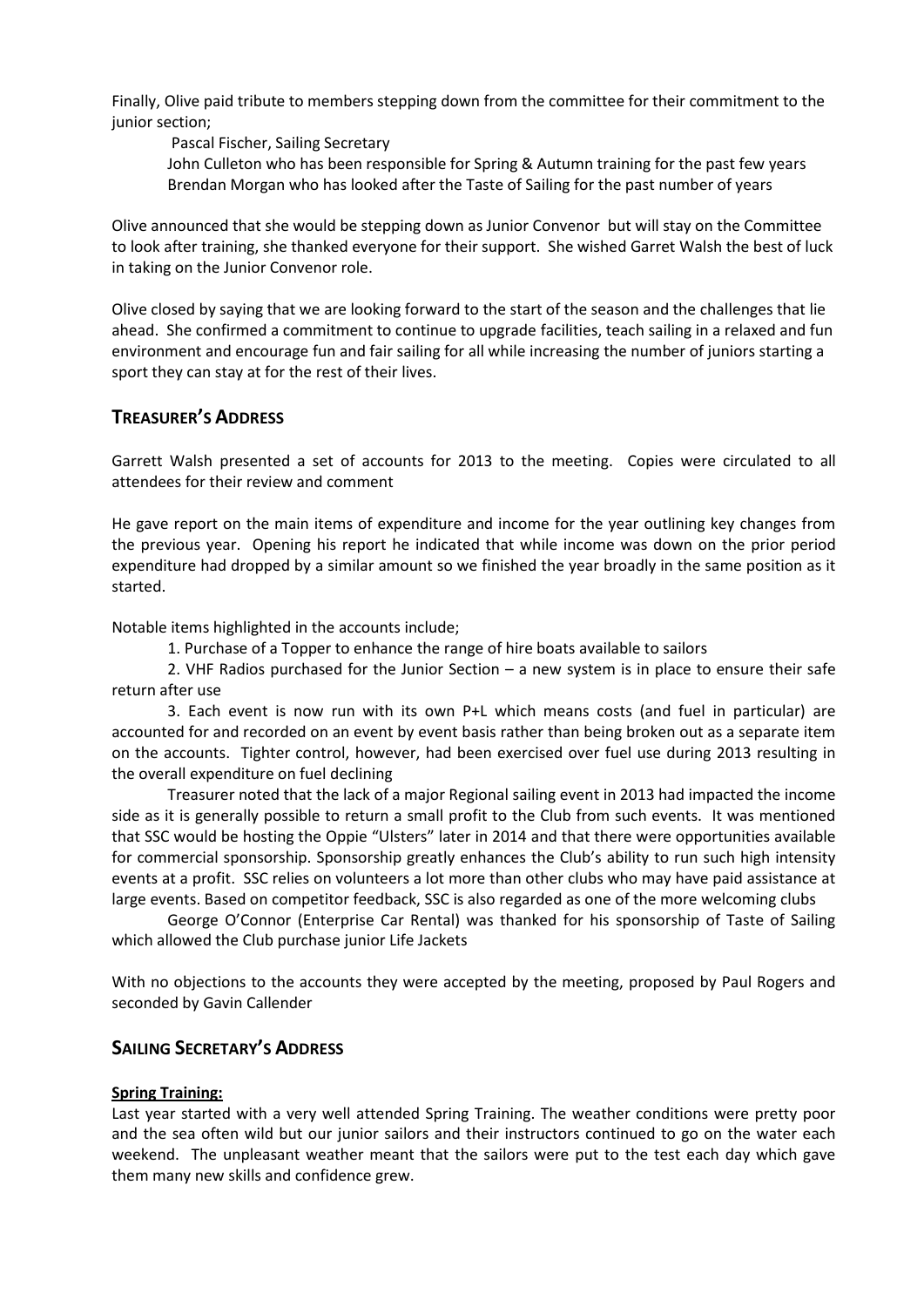#### **ISA:**

The SSC junior section was examined by the ISA. This meant all our facilities and paperwork and procedures were inspected. Maxine and Olive have put in a huge amount of work into everything related with the ISA and the inspection was a huge success.

2013 was probably the biggest year for junior ISA courses in Skerries Sailing Club so far. Maxine, together with Aoife and her coaches, put a record amount of junior sailors through their paces. The weather was good which prompted some sailors to do additional courses.

#### **Junior Regatta:**

Again the Junior Regatta was a big success and very well supported by many senior sailors, parents and many others to make this event possible.

## **Picnics / Social:**

The Junior Committee tried to offer a balance of club racing and fun sailing at the same time. The idea was to offer non-competitive sailing alongside any racing that took place. This has proven not to be possible. The main reason for this is a lack of resources. To facilitate this, more active help from parents and club members is needed both on and off the water. Despite that, we managed to offer a reasonable balance between fun sailing and racing.

We had two hugely successful picnic outings with the seniors to Barnagheera and to the Islands during the summer. Both dates were very well attended and the weather was just perfect. Also some fun days were being held.

#### **Club Racing:**

We planned to hold 5 racing series. Due to constraints of time and resources not all races could be held. A lot of the senior sailors were racing away from Skerries. This gave many local sailor the chance to progress into our silver and gold fleets.

## **Autumn Training:**

Again, our Autumn Training series was well attended and rounded off a busy sailing season.

#### **Instructors:**

We are in a very lucky position to have a pool of very dedicated and experienced instructors and would like to thank them for their tireless efforts.

#### **Committee:**

A lot of was done on committee level. It takes a lot of background work to get training, racing & fun events off the ground. A special word of thanks should go to both Olive and Maxine who both have put in a huge effort throughout the year.

#### **Note:**

Rather than reading the significant list of achievements of Skerries Juniors Nationwide and Abroad in 2013 the meeting decided it would be better to post the result on the Club Notice Board and publish on the Junior Blog. A copy is attached to these minutes.

## **ELECTION OF OFFICERS**

It was announced that the following members would be standing down following service on the Committee;

Brendan Morgan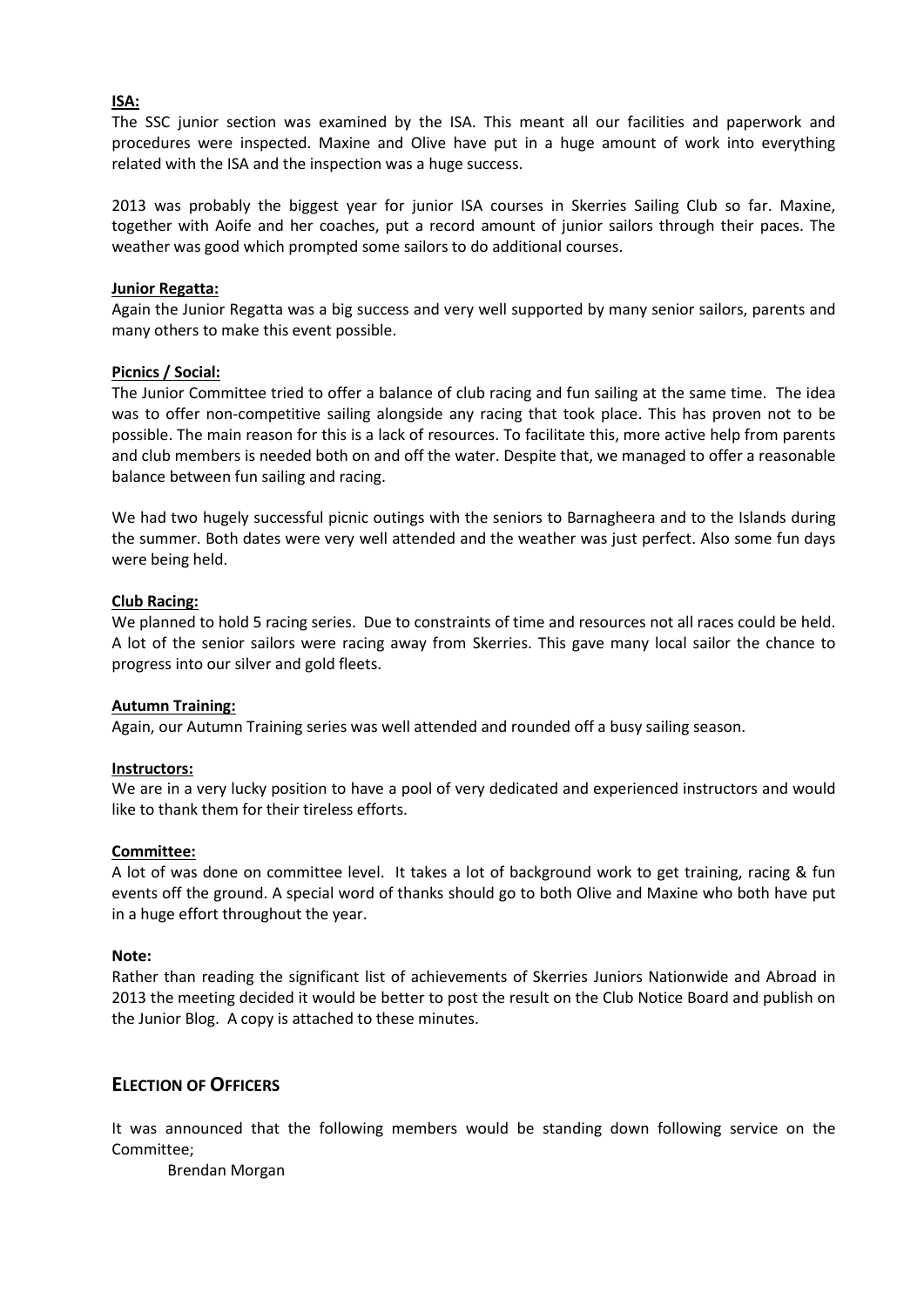## John Culleton

## Pascal Fischer

All three were thanked for their work over the past years and a presentation was made as a token of appreciation (John being absent will be presented at a later date)

New Committee members were elected as follows

Debbie McInerney (to position of Secretary) Proposed by Olive Parker, Seconded by Maxine Watson

Brian Thornton Proposed by Pascal Fischer, Seconded by Gavin Callender

All other committee members will remain on for another term.

Olive Parker announced that she would be stepping down as Junior Convenor with Garrett Walsh taking on this role in addition to the Treasurer role.

Full Committee is as follows;

| Garrett Walsh         | Junior Convenor/Treasurer                                         |  |  |  |
|-----------------------|-------------------------------------------------------------------|--|--|--|
| Olive Parker          | Vice Junior Convenor/Optimist Class Captain/Training Co-ordinator |  |  |  |
| Debbie McInerney      | Secretary                                                         |  |  |  |
| Aidan Staunton        | <b>Topper Class Captain</b>                                       |  |  |  |
| Paul Rogers           | <b>Results</b>                                                    |  |  |  |
| Gavin Callender       | Taste of Sailing/Assist Results                                   |  |  |  |
| Maxine Watson         | <b>ISA Liaison</b>                                                |  |  |  |
| George O'Connor       | Laser Class Captain                                               |  |  |  |
| Claire Arnold         | Child Liaison Officer                                             |  |  |  |
| <b>Brian Thornton</b> | Post meeting note Brian will assume role of Sailing Secretary     |  |  |  |
| Aidan Boylan          |                                                                   |  |  |  |

# **AOB**

Dates for Spring Training advised with the five week series getting under way Sunday 16<sup>th</sup> March. Forms will be issued immediately by e-mail with details of the proposed registration night.

Parents advised to consider whether Saturday would be a better day for Spring Training as there are many competing activities happening on Sundays and it may be possible to run sailing on Saturdays if there was sufficient interest.

Tribute was paid to Olive Parker from the meeting for the extraordinary level of work and commitment shown by her over the past three years of her tenure as Junior Convenor.

The AGM closed at 20:55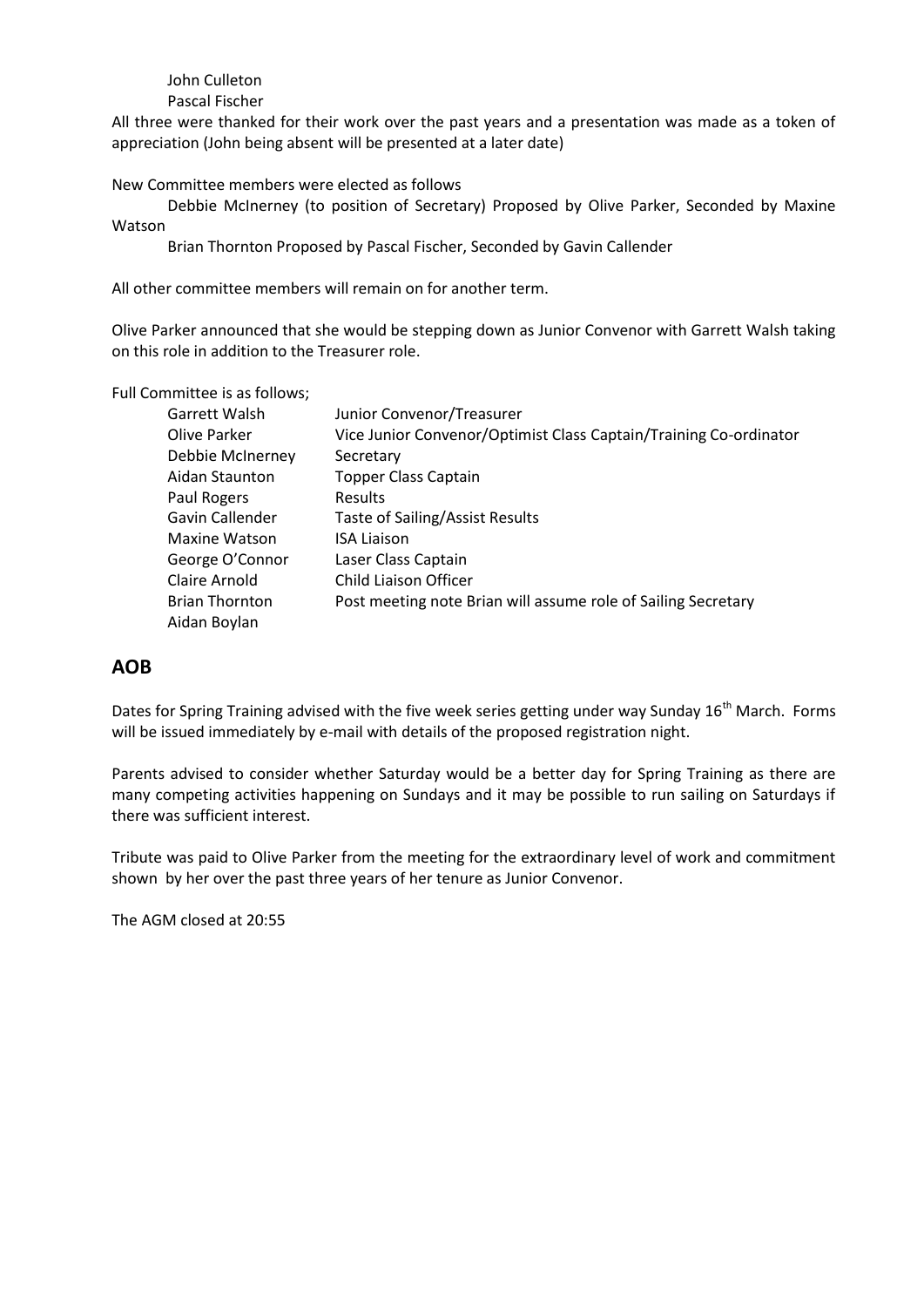# **ATTACHMENTS TO MINUTES**

Financial Accounts 2013 National and International Results for SSC Sailors 2013 Record of the Members' Forum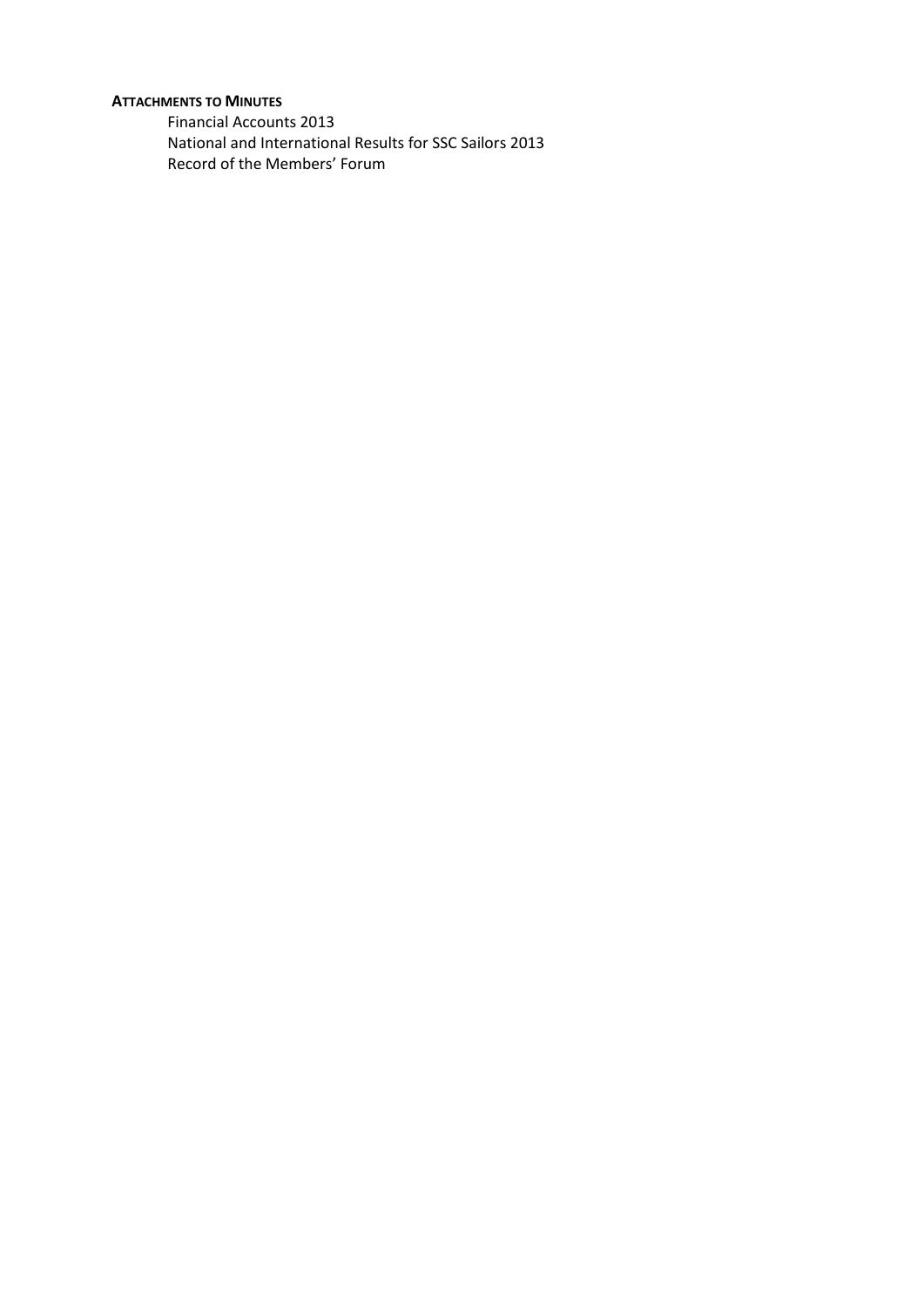## **Skerries Sailing Club Junior Section Accounts 2013**

|                                                    | <b>Year 2013</b> |                    | <b>Year 2012</b> |                    |
|----------------------------------------------------|------------------|--------------------|------------------|--------------------|
|                                                    | Income           | <b>Expenditure</b> | <b>Income</b>    | <b>Expenditure</b> |
| <b>Surplus Forward Jan 1st 2013</b>                | 6,336.66         |                    | 9,307.02         |                    |
| New boats (Charter Topper)                         |                  | 1,000.00           |                  |                    |
| Training (Includes €453 from 2012)                 | 5,464.00         | 4,236.00           | 6,277.00         | 5,509.84           |
| ISA Course (116 paid in 2014)                      | 12,927.00        | 9.122.03           | 9,956.15         | 5,417.53           |
| National Events (Includes Topper                   |                  |                    |                  |                    |
| Event 2012 €655)                                   | 2,516.00         | 1,110.00           | 7,897.70         | 1,971.62           |
| VHF Radios New (X5)                                |                  | 800.00             |                  |                    |
| Junior Regatta                                     | 1,241.00         | 1,230.00           | 185.00           | 412.03             |
| <b>Taste of Sailing</b>                            | 1,160.00         | 44.13              | 428.04           |                    |
| Boat Equipment & Repairs                           | 10.00            | 404.00             |                  | 2,253.17           |
| Rib Fuel (now included in events/training/regatta) |                  |                    |                  | 2,465.31           |
| <b>Bank Charges</b>                                |                  | 119.00             |                  | 184.81             |
| Seniors Club Contributions                         |                  |                    |                  | 1,960.00           |
| Concrete Yard/ Oppy Racking                        |                  |                    |                  | 4,702.94           |
| New RIB Engines X 2                                |                  | 3,800.00           |                  | 6,395.00           |
| <b>Parents Night</b>                               |                  |                    |                  |                    |
| Year end Prize-Giving (includes                    |                  |                    |                  |                    |
| €400.43 from 2012)                                 |                  | 1,182.63           |                  | 692.00             |
| SSC Jeep Repair Contribution                       |                  | 1,000.00           |                  |                    |
| <b>Insurance Claim</b>                             |                  |                    | 4,250.00         |                    |
| Team X Contribution (includes                      |                  |                    |                  |                    |
| €181 for 2012)                                     | 586.00           |                    |                  |                    |
| Sponsorship (re Taste of Sailing)                  |                  |                    |                  |                    |
| less 20 new Life jackets                           | 500.00           | 679.75             |                  |                    |
| Misc                                               | 47.55            | 106.78             |                  |                    |
| Small diff                                         |                  | 1.25               |                  |                    |
| <b>Balance Forward</b>                             |                  | 5,952.64           |                  | 6,336.66           |
| <b>Transaction Totals</b>                          | 30,788.21        | 24,835.57          | 38,300.91        | 31,964.25          |

Notes:

Total spend on Fuel in 2013 spread over Spring, Autumn training, Regatta, Events, ISA = 1,385.75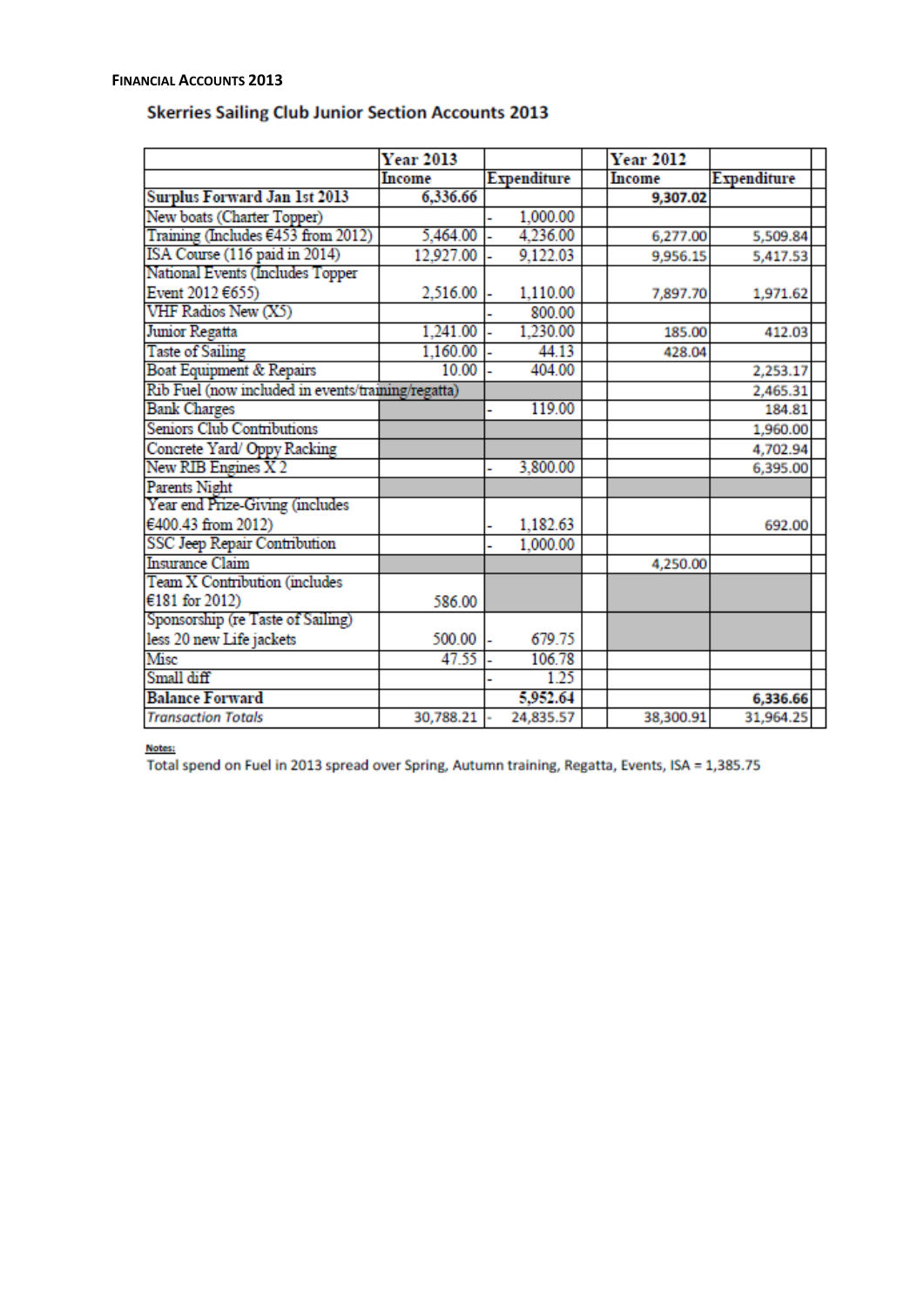## **(April)**

## Mirror Westerns in LRYC:

Cian Hickey won the title, Kerrianne Boylan finished 8th and Eoin Hickey & Sadhbh Culleton finished in 15th place.

Lake Garda. 3 SSC oppie sailors travelled to Lake Garda to take part in the biggest one design class regatta in the world over Easter. Megan Parker, Alix Buckley and Ben Walsh joined a group of 3 other Irish sailors to compete in the event. Over 1200 oppies took part. Great results from all and Megan finished 47th overall, taking home the 4th female helm prize of the regatta and both Alix and Ben finished at the top of the Silver Fleet.

## **(May)**

## OPPIES:

*Fantastic results from optimist trials. Megan Parker finished 3rd & Alix Buckley 5th and both represented Ireland in the Oppie Worlds in Lake Garda last July.*

*Peter Fagan, finished 6th and Gemma McDowell finished 17th and traveled to Turkey for the Oppie Europeans in June. Ben Walsh, finished 14th and Ros Morgan, finished 16th and both travelled with the International Development team to the French Nationals in July last summer.*

*Emma Parker finished in 33rd and was then part of the U12 Team who travelled to the Uk Nationals in Largs in July and Aaron Rogers finished in 37th place.*

## 420'S:

*Congrats to Bill Staunton and his helm for winning the 420 Leinster Championships in Malahide and Sean Waddilove and his helm who finished in 2nd place. Both sailors have also been chosen for the 420 academy and travelled around Europe for the Worlds, Europeans and various events last summer. Sean Waddilove also represented Ireland in the ISAF Championships in Cyprus last July.*

## MIRROR's:

*Mirror Eastern Results in RNIYC: well done to Kerri Ann Boylan and George O'Connor who were placed 3rd overall, Megan Boylan and her crew finished in 8th overall & Eoin Hickey and Sadhbh Culleton finished 12th overall and Bronze fleet winners. Fantastic results for all, well done!!!*

## *Oppie Ulsters:*

*Well done to our optimist sailors who travelled to Royal North of Ireland YC. Results: 2nd Megan Parker, 4th Alix Buckley, 7th Loughlen Rickard, 9th Ben Walsh, 11th Gemma McDowell, 12th Ros Morgan, 15th Peter Fagan & Junior Fleet 10th Emma Parker. Well done everyone with a fleet of 35 senior sailors & 42 juniors.*

## *(August)*

## *International Sailors from around the Globe:*

*International Development Team: Ros Morgan and Ben Walsh are now back from France. Ros Morgan finished 10th in the Silver fleet (95th overall), Ben finished 17th in the Silver fleet (102ndoverall). Two other SSC sailors travelled to the event: Peter Fagan finished in 11th overall and Loughlen Rickard finished in 25th overall. Well done all.*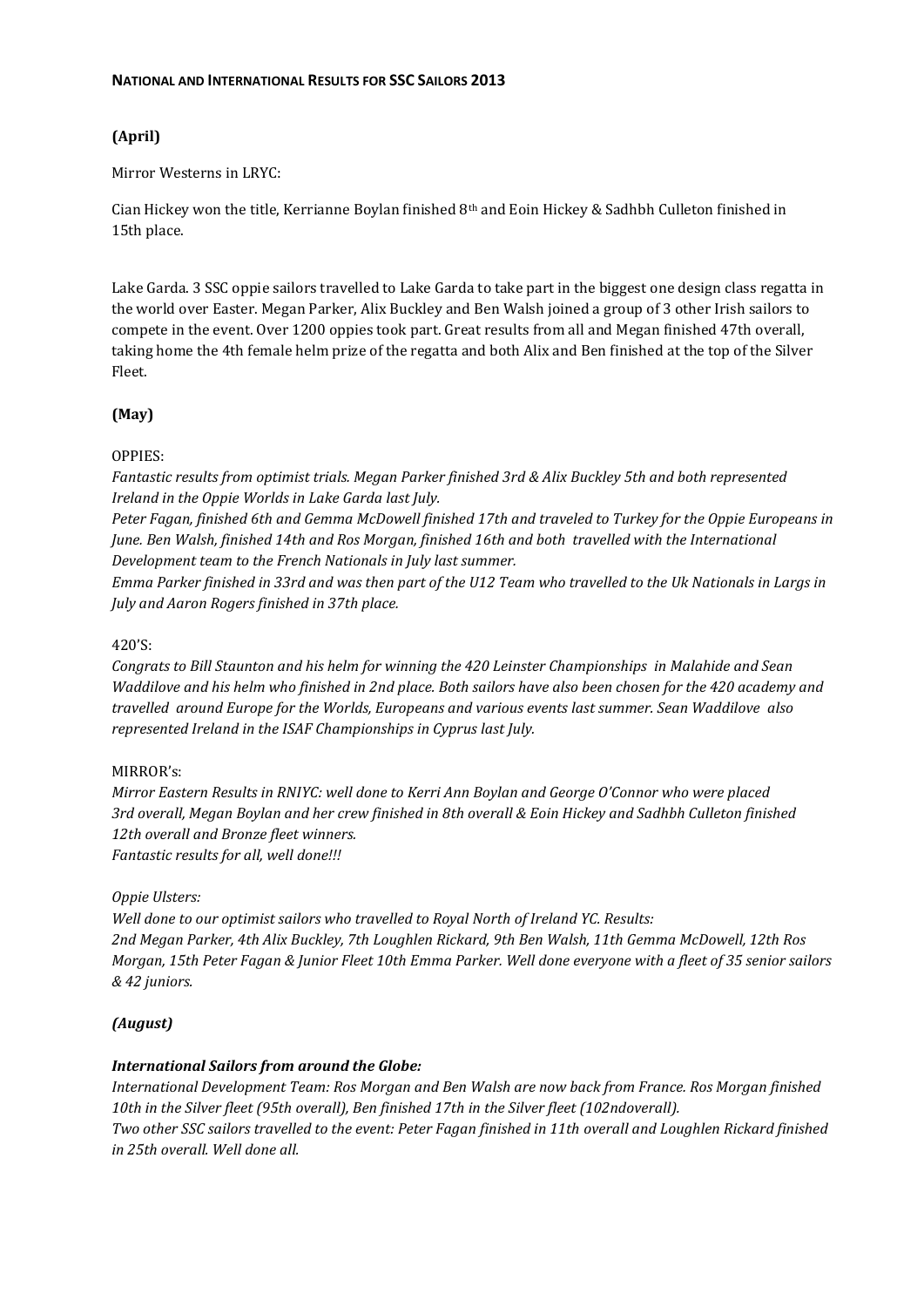*Oppie Worlds: Megan Parker and Alix Buckley flew the flag for Ireland and SSC in their trip to Lake Garda for the Oppie Worlds. Megan finished 96th and Alix finished 156th overall out of a fleet of 259. 420 World Championships*.

*Well done to Sean Waddilove for a 56th place overall result and to Bill Staunton for finishing 85th overall in the event in Valentia, Spain.*

## *Mirrors*

*Two weeks in Lough Derg Skerries Sailors did us proud. The first week away sailing was the Mirror Nationals and result for the SSC team were as follows:*

*2nd Cian Hickey & Crew, 21st Kerrianne Boylan & Ros Morgan; 35th Eoin Hickey & Sadhbh Culleton; 36th Megan Boylan & Ellen Ennis; 39th George O'Connor & Aaron Rogers.*

## *Worlds:*

*16th Overall Cian Hickey & Crew; 28th Kerrianne Boylan & Ros Morgan; 47th Megan Boylan & Ellen Ennis; 53rd George O'Connor & Aaron Rogers and 55th overall and 1st in Bronze Fleet Eoin Hickey & Sadhbh Culleton. Well done all!*

## **(September)**

Well done to all our oppie sailors who travelled to Howth Yacht Club.

Senior Fleet: Peter Fagan 4th, Gemma McDowell 5th, Alix Buckley 6th, Loghlen Rickard 9th, Ros Morgan 12th. Junior Fleet: Emma Parker 6th with 2 race wins! Tough competition all round. Well done everyone!

## **(October)**

RESULT FOR TRAVELLING SAILORS in date order:

ISA Junior All Ireland Championships:

Well done to Megan Boylan and Megan Parker both who qualified and were invited to represent the mirror & optimist class respectively. Congrats to Megan Parker and her crew Ben Walsh coming home with gold medals and ISA Junior Female Champion.

ALL Ireland Schools Event: Great turnout for Skerries sailors some for their first away event. Competitors were: Loreto Balbriggan: Nicole Fischer (5th Topper), Ashling Leneghan (18th Oppie); St Patricks NS: Conor Waddilove (11th Oppie), Faye McGloughlin (26th Oppie) Heather McGloughlin (28th Oppie), Rebecca Fischer (29th oppie); Ardgillan Secondary School: Aaron Rogers (7th 4.7 fleet); Loreto on Green: Peig Staunton (12th Radial)

Optimist Connachts: 1st Senior Alix Buckley

Topper Traveller in SSC:

Ros Morgan best placed local boat (13th overall), Nell Staunton (14th Overall), Ros Donnelly & Emma Parker 3rd U12.

Topper ISA Squad: Congrats to Nell Staunton & Ros Morgan who will represent Skerries on the ISA topper Squad

Optimist ISA Squad: Congrats to Gemma McDowell, Peter Fagan and Loughlen Rickard who will represent Skerries on the ISA Optimist Squad.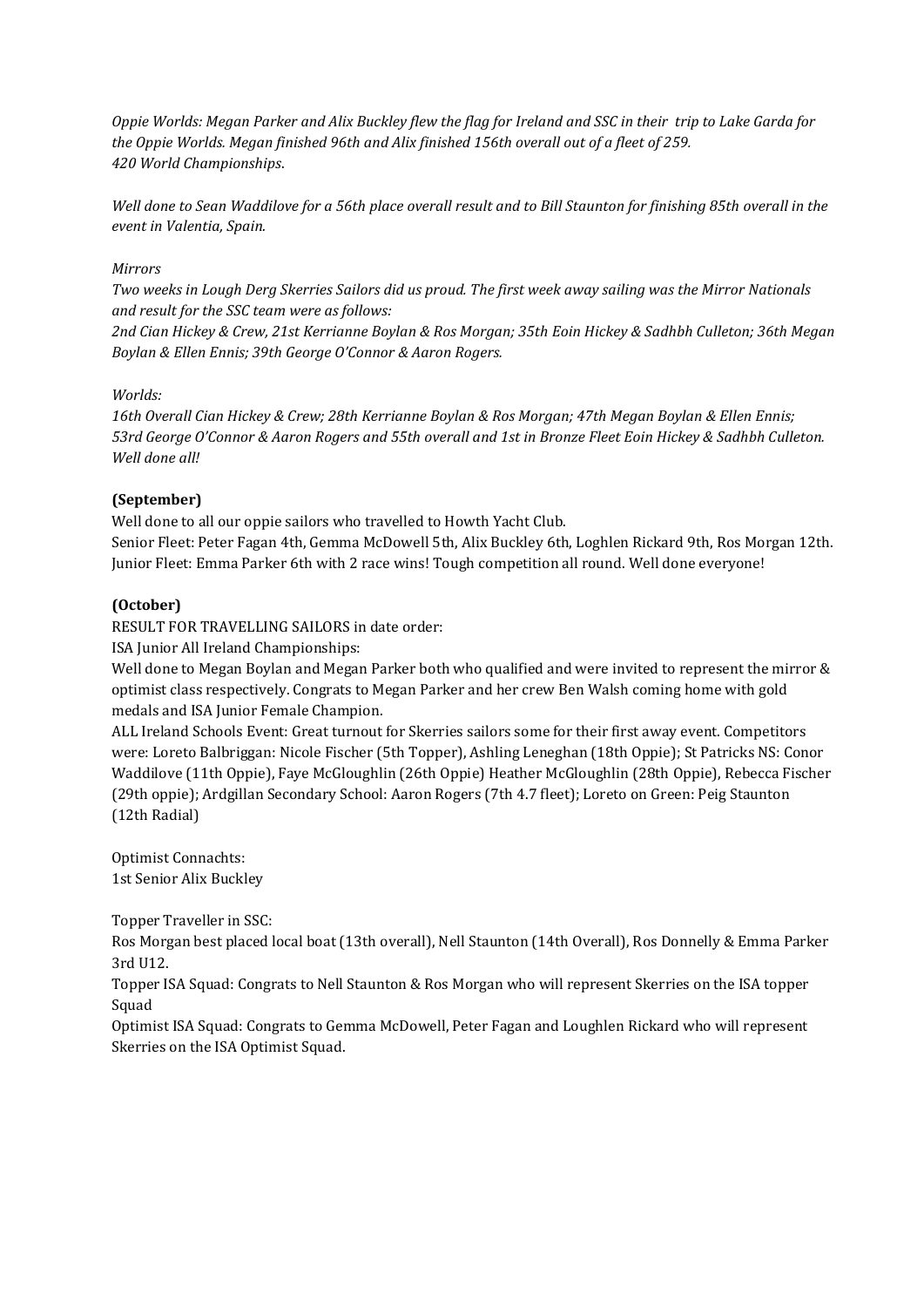# **Meeting held at Skerries Sailing Club**

# **Saturday 1st March 2014**

Prior to the Junior Section AGM a members' forum was held. The objective of the Forum was to give members the opportunity to review successes of the past year and propose suggestions for areas of improvement over the coming season.

Olive Parker opened the Forum with a recap of a similar Forum held in **2013** and how the Committee addressed the action points arising from that meeting. Principal areas covered were;

## **FOCUS ON RACING**

Concern that the Junior Section was too racing orientated and if it could cater for less competitive sailors and introduce a more "Fun" element. The steps taken to address this during the 2013 season included Fun Sailing days where sailors could try out different boats and sailing to BBQ's on various local beaches.

## **RESULTS**

A new system of counting results was introduced in 2013 to address the concern that sailors could by default progress rapidly from Bronze to Gold and find themselves eligible to sail in conditions that their level of experience would not warrant.

## **PROGRESSION FROM OPTIMIST**

A concerted and successful effort was made in 2013 to introduce a "Sundry Fleet" to demonstrate a path way for sailors progressing out of Oppies. Toppers , Lasers and Mirrors are now regularly sailed by ex-Oppie sailors.

The activation of ideas from last year's Forum was met with a general positive response from the floor and in particular from some parents of non-competitive, younger sailors who welcomed the shift in focus to introduce "fun" to the sailing calendar.

## **2014 FORUM**

Principal matters raised for consideration for the coming season were as follows;

## **CLUB RACING**

It was wondered if the standard of Club Racing could be raised. There were two aspects to this i) the number of Gold Fleet Competitors and ii) Race Management.

It was felt that more competitors could be attracted by a better standard of Race Management specifically;

Was it possible to use the Senior Committee boat as it had a mast and associated equipment such as marks and flags which our higher level sailors would expect at National and International events?

It was felt that the setting and laying of courses could be improved with possibly an extended course for the Gold Fleet.